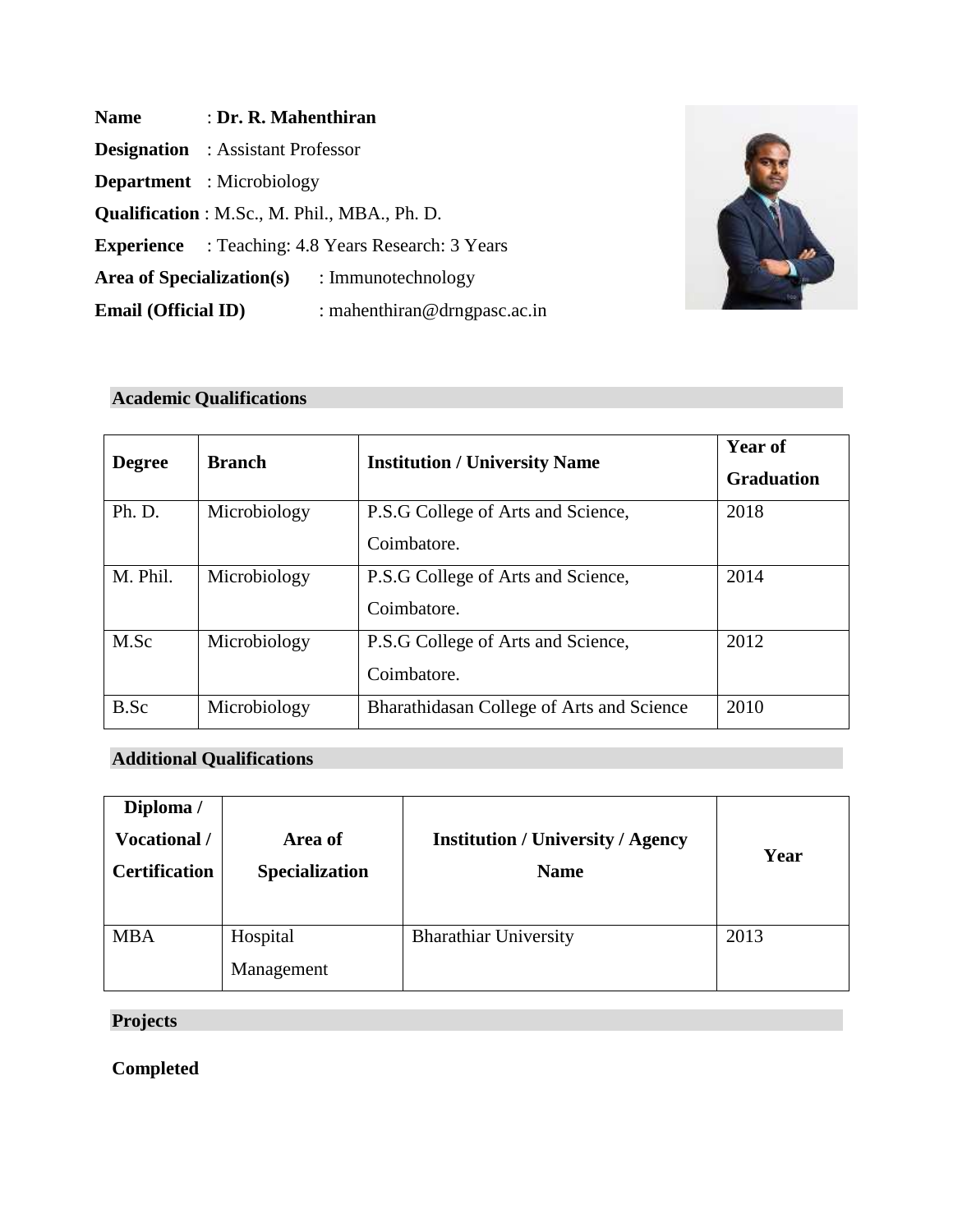| <b>Project Title</b>                                                                                                                                                      | Agency                                                                                                 | Amount | <b>Duration</b> |
|---------------------------------------------------------------------------------------------------------------------------------------------------------------------------|--------------------------------------------------------------------------------------------------------|--------|-----------------|
| Generation and Characterization<br>of Chicken Egg yolk antibodies<br>against bovine causing<br>Staphylococcus aureus and<br>Escherichia coli.                             | State Science & Technology<br>Section of the Department of<br>Science & Technology                     | 6,000  | 6 Months        |
| Development of Chicken Egg<br>Yolk antibody (IgY) based<br>ELISA detection kit for<br>identification of Staphylococcus<br><i>aureus</i> isolated from Bovine<br>Mastitis. | Seed Money<br>Scheme<br>$\overline{\phantom{a}}$<br>Dr. N.G.P Arts and Science<br>College, Coimbatore. | 5,000  | 6 Months        |

#### **Research Guidance**

| Programme | <b>Number of Scholars</b> |                 |
|-----------|---------------------------|-----------------|
|           | <b>Completed</b>          | <b>Pursuing</b> |
| Dh.       | -                         |                 |
| M.Phil    | -                         |                 |

#### **Other Publications: International / National Journals**

- Dr.R.Mahenthiran, Rishi raghav.B, Mugunth.S, Koushika.R, Rahul.R, Yesvanth.S, **Preparation of neem shampoo and evaluating its bio gram activity**, *Aegaeum journal,* Vol 10, Issue 5, pp 136 -149, 2022. (Indexed in UGC CARE).
- Kasiviswanath B, Dr. Mahenthiran R, Muthu Swetha S, Jenisha E J, Rithanya S, **Preparation of Spirulina and Yeast mixture for Poultry feed,** *Journal of Emerging Technologies and Innovative Research,* Vol 09, Issue 01, pp 200-205, 2022. (Indexed in UGC CARE).
- Dr.R.Mahenthiran , Dharani.M , Atchayaa.S , Dharshini vaishali.S, Thirukumaran.D **Quality Test for Raw milk** *International journal of research in engineering, science and management* ,Volume 4,Issue 10, pp182-184, 2021.(Index in google scholar).
- Dr R. Mahenthiran , Akshaya.V.S , Pooja.S , Deepika.A **Skin infection causing pathogens,** *International Journal of All Research Education and Scientific Methods (IJARESM*), Volume 9,Issue 12, pp 179 -186.(Index in google scholar)
- Dr.R.Mahenthiran , Dharani.M , Atchayaa.S, Dharshini vaishali.S, Thirukumaran.D **Quality Test for Raw milk** International journal of research in engineering, science and management, Volume 4,Issue 10(ISSN:2581-5792) Page.no:182 to 184.(Index in google scholar)
- SornambigaRavi, Archana S Nair, Vishnu Priyanka K, Poovendiran P and **Dr. Mahenthiran R, Antibiogram properties of aloe vera extracts against fungal isolates from agricultural land**, *International Journal of Advance Research and Innovative Ideas in Education,* Vol 7, Issue 01, pp 1171 – 1185, 2021. (Indexed in Google scholar).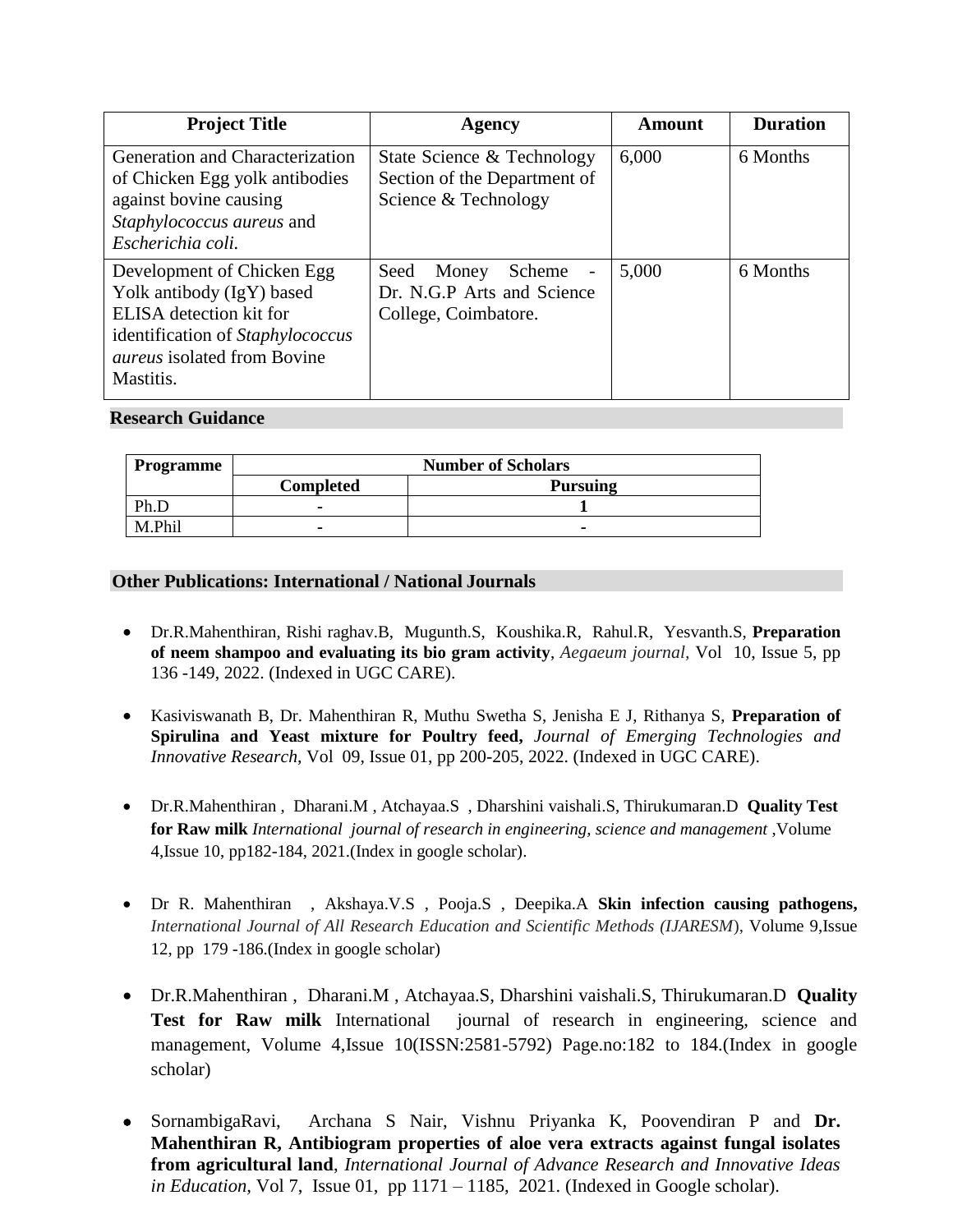- Vishnu Priyanka K, Poovendiran P, Sudharsan K, Sornambiga Ravi And Archana S Nair, **Evaluation of Antimicrobial Properties of** *Acalypha Indica* **Extract Against Gastrointestinal Infection Causing Organisms***, International Journal of Pharmaceutical Research and Applications,* Volume 6, Issue 01, pp 1100-1110,2021. (Indexed in Google scholar).
- Archana S Nair, Vishnu Priyanka K, Poovendiran P, Sudharsan K, Sornambiga Ravi and **Dr. Mahenthiran R, Examination of Antibiogram Level for Isolated Microorganisms from the Indian Currency Notes and Coins,** *International Journal of Innovative Science and Research Technology,* Vol 6, Issue 02, pp 885-890, 2021. (Indexed in Google scholar).
- Dr. Mahenthiran R, Sudharsan K, Sornambiga Ravi, Archana S. Nair, Vishnu Priyanka K and Poovendiran P. **Preparation and characterization of antigens against isolated**  *Shigella spp***from infected stool samples,** *World Journal of Pharmaceutical Research,* Vol 10, Issue 04, pp 1174-1183, 2021. (Indexed in Scopus).
- Dr. Mahenthiran R, Poovendiran P, Sudharsan K, Sornambiga Ravi, Archana S. Nair and Vishnu Priyanka K, **Antimicrobial activity of** *Chromolaena odorata* **against wound infection,** *International Journal of Engineering Applied Science and Technology,* Vol 5, Issue 10, pp 281-287 , 2021. (Indexed in Google scholar).
- Dr.R. Mahenthiran, Sornambiga Ravi and Sri Alamelu.K.V, **Generation, Purification and Characterization of Chicken Egg Yolk Antibodies (IgY) against Lipase Enzyme,**  *International journal of research and analytical reviews,* Vol 08, Issue 01, pp 388-401, 2021. (Indexed in UGC).
- Dr. Mahenthiran R, Sri Alamelu K.V and Sornambiga Ravi, **Neutralization Potential of Chicken Egg yolk antibodies (IgY) generated against Mastitis causing** *Pseudomonas aeruginosa* **and** *Klebsiella pneumoniae, [South Asian Journal of Research in Microbiology,](http://ditdo.in/sajrm)*  Vol 9, Issue 3, pp 1-15, 2021. (Indexed in Google scholar).
- Dr. Mahenthiran R, Sri Alamelu K.V and Sornambiga Ravi, **To evaluate the antimicrobial efficiency of Chlorohexidine, nisin, chitosan, and IgY antibodies against**  *enterococcus faecalis,* **and** *candida albicans, World Journal of Pharmaceutical Research,*  Vol 10, Issue 4, pp 1972-1986, 2021. (Indexed in Scopus).
- Dr. R. Mahenthiran, Sornambiga Ravi and Sri Alamelu. K. V, **Production of oral IgY Antibody-A novel immunotherapy against** *Clostridium difficile, International Journal of Trend in Scientific Research and Development,* Vol 5, Issue 3, pp 536-546, 2021. (Indexed in Google scholar).
- Dr. R. Mahenthiran, Sornambiga Ravi and Sri Alamelu. K. V, **Generation and characterization of chicken egg yolk antibodies against common pathogens like canine parvovirus, canine coronavirus and** *salmonella typhimurium, International Journal of Creative Research Thoughts,* Vol 9, Issue 3, pp 5394 – 5408, 2021. (Indexed in UGC).
- Dr. Mahenthiran R, Sri Alamelu K.V and Sornambiga Ravi, **Generation and Characterization of Chicken Egg Yolk Antibodies (IgY) against** *Helicobacter pylori* **and Testing its Potential by In Vitro Method for Therapeutic Use,** *Pensee International Journal,* Vol 51, Issue 4, pp 101-115, 2021. (Indexed in UGC).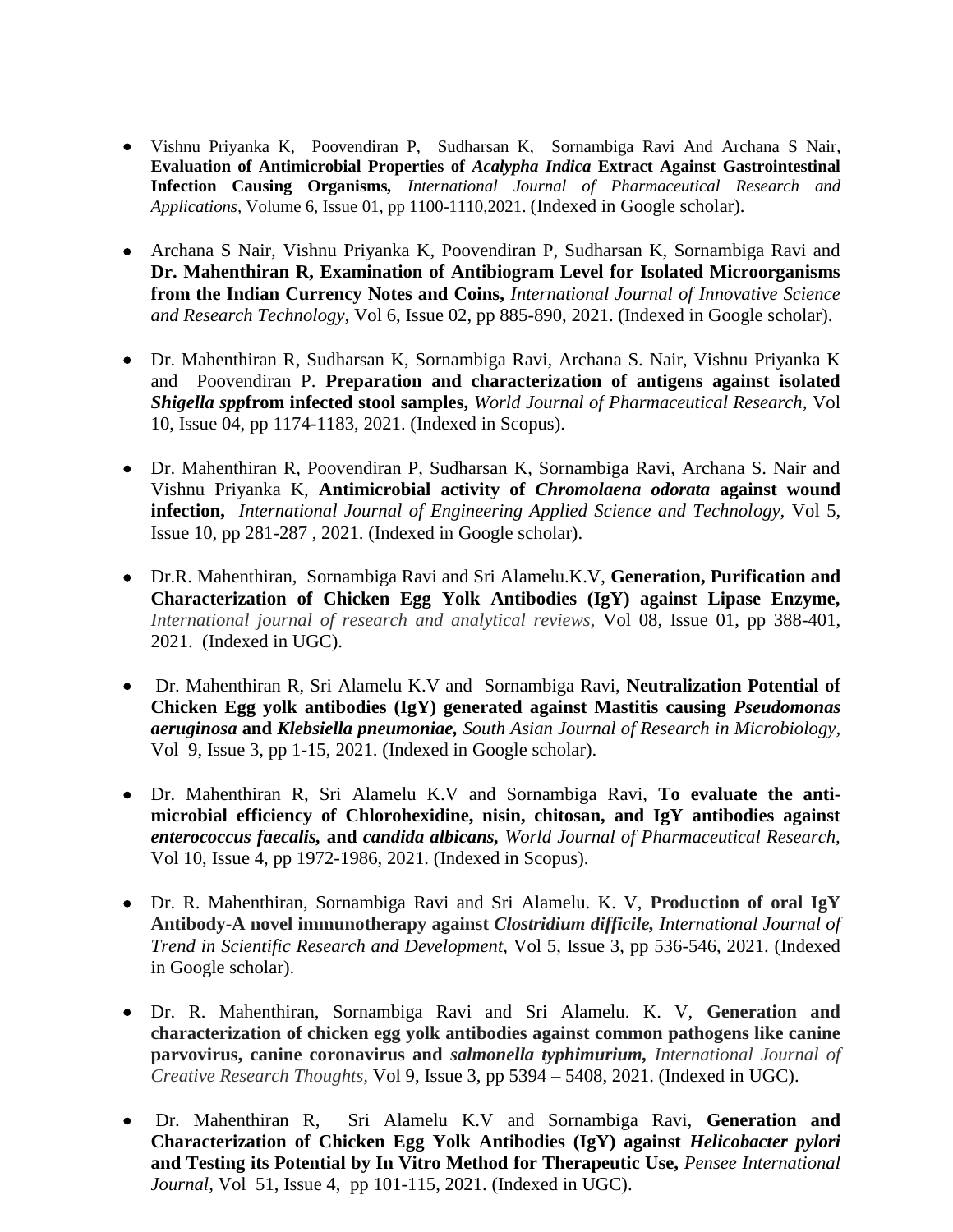- Dr. Mahenthiran R and Sornambiga Ravi, **Generation, purification and characterization of antigliadin antibodies against celiac disease in white leghorn hen,** *Strad research Journal,* Vol 8, Issue 5, pp 103-117, 2021. (Indexed in UGC CARE).
- Dr.R. Mahenthiran and K. Vishnu Priyanka, **Development of an ELISA based detection kit using chicken egg yolk antibody against gastrointestinal infection causing**  *Salmonella enteritidis* **in poultry,** *International Journal of Creative Research Thoughts,* Vol 9, Issue 5, pp 657-667, 2021. (Indexed in UGC).
- Dr.R. Mahenthiran and Archana S Nair, **Preparation of oral mouth wash and their characterization using chicken IgY antibodies against** *Candida albicans, International Journal of All Research Education and Scientific Methods,* Vol 09, Issue 05, pp 1338-1346, 2021.(Indexed in UGC CARE).
- Sudharsan K and Dr. R. Mahenthiran, **Generation and Characterization of chicken egg yolk antibodies against Shigella sp and comparison studies with** *Rhododendron nilagiricum, Journal of Emerging Technologies and Innovative Research,* Vol 08, Issue 05, pp 130-138, 2021. (Indexed in UGC CARE).
- Poovendiran. P and Dr. R. Mahenthiran, **In-vitro evaluation of chicken egg yolk antibodies generatedagainst** *Streptococcus pyogenes, International Journal of Creative Research Thoughts,* Vol 09, Issue 05, pp 114 -127, 2021.(Indexed in UGC).
- Pranav.P, Mominaanzum.A, Sekar.M, Yuvan Sasi.V, SureyaPrakash.V and Dr.R. Mahenthiran, **Assay of antigenic preparation for Production of Antibody against Bacterial and Fungal spp.,** *Aegaeum journal,* Vol 9, Issue 6, pp 145-157, 2021. (Indexed in UGC CARE).
- SonaliPathak.P, Rahul.R, Jeyadeepika.S and Dr. R. Mahenthiran, **Antibacterial activity of sweet orange (Citrus sinensis) on** *Staphylococcus aureus* **and** *Escherichia coli* **isolate from wound infections,** *Journal of Emerging Technologies and Innovative Research,* Vol 08, Issue 07, pp 640-644, 2021. (Indexed in UGC CARE).
- Dr. Mahenthiran R, Sri Alamelu K.V and Sornambiga Ravi, **Global Health Crisis COVID-19: A Prompt Review,** *Science and Engineering Journal,* Vol 25,Issue 5, pp 251- 268, 2021. (Indexed in UGC CARE).
- Momina anzum A, Yuvansasi V, Sekar M, Pranav P, Sureyaprakash V and Dr.R. Mahenthiran, **Analysis of genetic variants and mutations of the novel corona virus sars-CoV-2,** *World journal of pharmacy and pharmaceutical sciences,*Volume 10,Issue 08, pp 876 – 896, 2021. (Indexed in Google scholar).
- Sonali Pathak P, Vishruthi M, Lalitha R, Rahul R, Jeyadeepika S, Rajesh T and Dr.R.Mahenthiran, **Antibacterial activity fresh garlic (** *Allium sativum* **) juice on**  *Streptococcus* **and** *Pseudomonas aeruginosa* **isolate from wound infections,**  *International Journal of Research and Analytical Reviews,* Vol 08, Issue 04, pp 400-404, 2021. (Indexed in Scopus).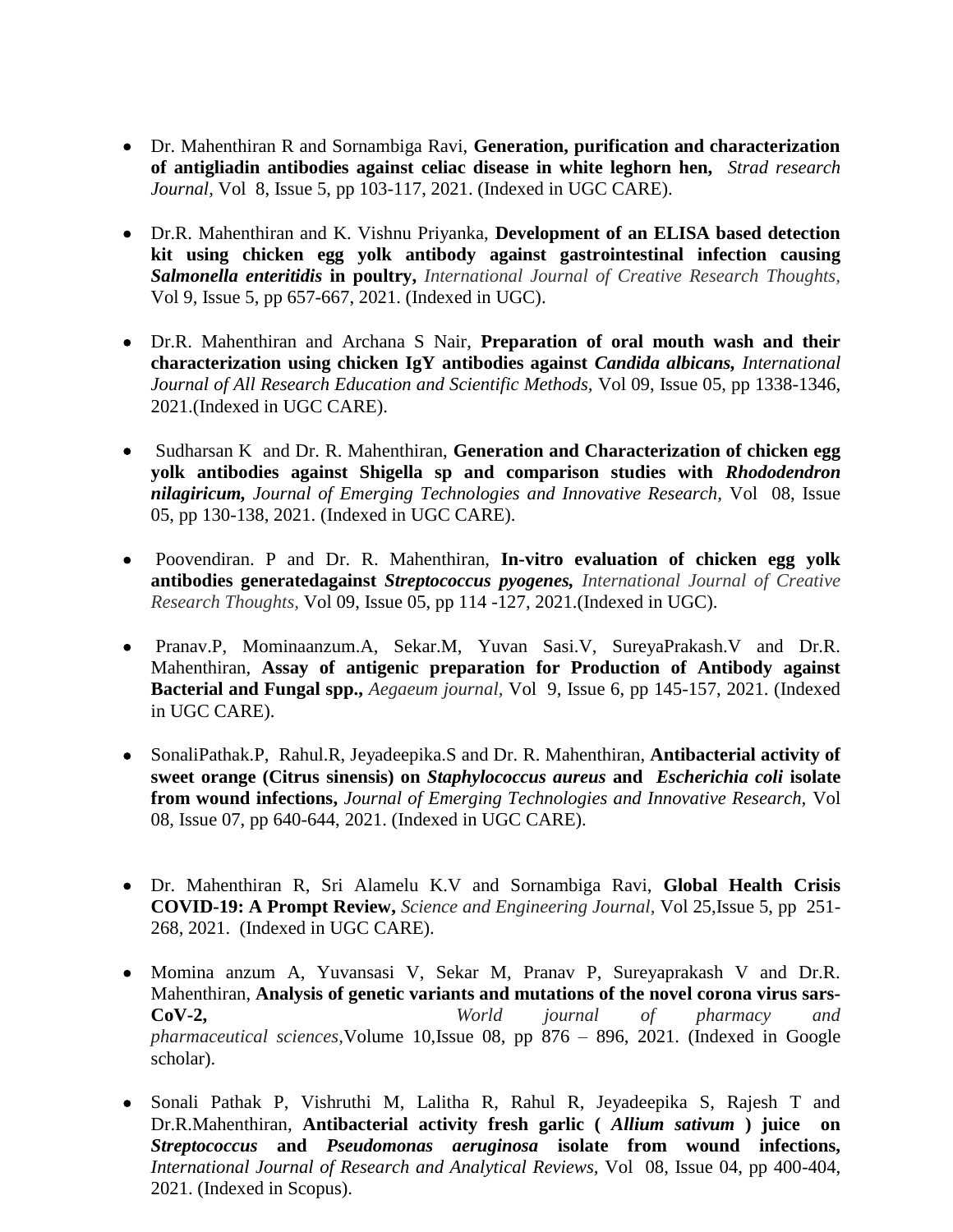- Sivaranjani.S, Shwethambari.M, Sneha.M, Saranya and Dr.R.Mahenthiran, **Amylase and Protease Production and assay by** *Aspergillus* **sp. And** *Penicillium* **sp.,** *International Journal of Research and Analytical Reviews,* Vol 08, Issue 03, pp 883-889, 2021. (Indexed in Scopus).
- Anushapriya P, Koushika R, Arunthathi M, Srinithi A and Mahenthiran R, **Isolation and Enumeration of Bacteria from Packed Mango Juice,** *International Journal Of Progressive Research In Science and Engineering,* Vol. 02, Issue 09, pp 171-177, 2021. (Indexed in Google scholar).
- Dr. R. Mahenthiran, Sharmila. R, Deepa. S and Barath Kumar. R, **Coronavirus and its Preventive Measures,** *International Journal of Trend in Scientific Research and Development,* Volume 5 Issue 5,pp 1963-1969, 2021. (Indexed in Scopus).
- Dr.R.Mahenthiran, Sivaranjani.S, Danya.G, Ranjini.M**, Extraction of alginate from Brown Sea Weed,** *International Journal for Research Trends and Innovation* , Volume 6,Issue 12, pp 1-7, 2021.(Indexed in Google scholar).
- Janani J, Narmatha Devi G, Swetha K, Priyadharsini J, Vaishali G and Dr. R. Mahenthiran, **Purification Of polyclonal antibody from egg yolk,** *World journal of pharmacy and pharmaceutical sciences,* Vol 10, Issue 10, pp 01-11, 2021. (Indexed in Google scholar).
- **Mahenthiran R** and Michael A, **Isolation And Identification Of Microorganisms From Bovine Mastitis Infected Milk Samples And Their Antibiogram**, *World Journal of Pharmaceutical Research*, Vol 5, Issue 02, pp 1238-1247,2016 (Indexed in Scopus).
- Sue Elizabeth Shajan, Antonysamy Michael, **Mahenthiran Ramasamy. Generation And Characterization Of Chicken Egg Yolk Antibodies (Igy) Against Clostridium Difficile And Evaluating Its In-vitro Neutralization Efficacy**, *World Journal of Pharmaceutical Research*, Vol 3, Issue 10, pp 646-665, 2014 (Indexed in Scopus).
- T. Diraviyam, M. Menaka, **R. Mahenthiran** And A. Michael. **Generation And Physicochemical Characterization Of Chicken Egg Yolk Antibodies (Igy) Against** *Salmonella Typhimurium, International journal of pharmacy & biological Sciences*, Vol 4, Issue 4,pp 343-350, 2013 (Indexed in Elsevier).
- **Mahenthiran .R**, Naveen .S, Diraviyam .T, Ravikumar .S, Michael .A, **Generation, purification and neutralization potential of Chicken egg yolk antibodies (IgY) against mastitis causing** *Escherichia coli* **and** *Staphylococcus aureus*, *International journal of pharmacy & biological Sciences*, Vol 4 Issue 3, pp 687-696, 2013 (Indexed in Elsevier).
- Naveen S, Karthika S, Sentila R, **Mahenthiran R**, Michael A, *In-vitro* **evaluation of herbal and chemical agents in the management of dandruff,** *Journal of microbiology and biotechnology research*, Vol 2, Issue 6, pp 916-921, 2012. (Indexed in Google Scolar).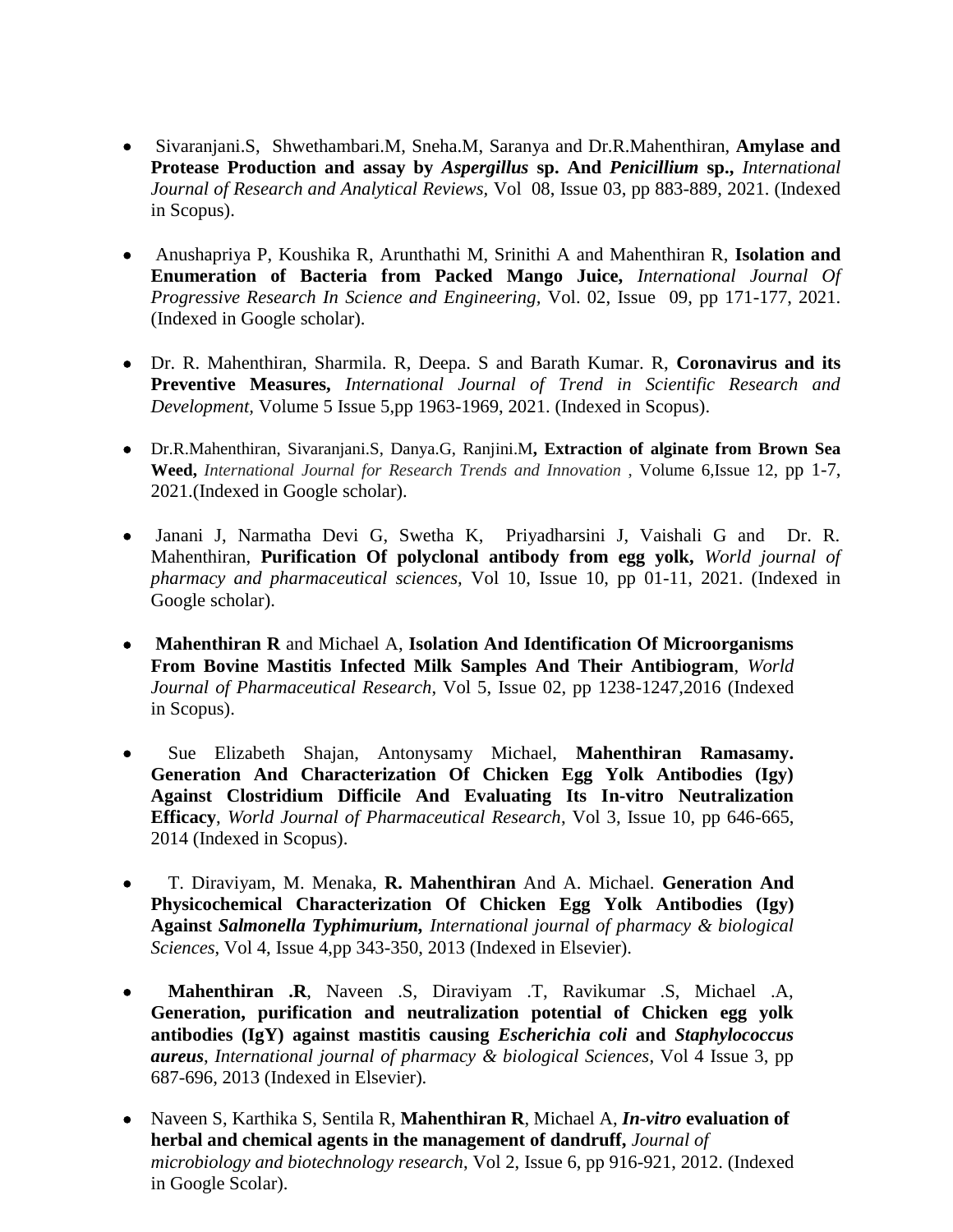#### **Presentations in Conference**

- **Generation, Characterization and Neutralization potential of Chicken Egg Yolk (IgY) antibodies against diarrheal infection causing** *Shigella* **sp. and development of their diagnosis kit,** SERB, India and ISCA sponsored International Conference on Impact of Innovations in Science and Technology for Societal Development (IISTSD-2019), Kongunadu Arts and Science College, Coimbatore 19 -Sep-19, 20 -Sep-19& 21 -Sep-19.
- **Generation, Purification and Neutralization Potential of Chicken Egg yolk antibodies (IgY) against Mastitis causing** *Escherichia coli* **and** *Staphylococcus aureus,* National conference on sustainability , challenges and advances in Biological sciences, Muthayammal College of Arts & Science, Rasipuram 18-Dec-15&19-Dec-15.
- **Passive Protection Against Camphylobacter jejuni using Chicken Egg Yolk Antibody**, National conference on Recent developments in Microbiology, Biochemistry and Biotechnology, PSG CAS,Coimbatore, 29-Nov-2013 & 30-Nov-2013.
- **Generation, Purification and Neutralization Potential of Chicken Egg yolk antibodies (IgY) against Mastitis causing** *Escherichia coli* **and** *Staphylococcus aureus,* National conference on Exploring the potentials of Microbes for Bioscience, Biotechnology and Medicine, SRM University,Chennai,17-Dec-2012&18-Dec-2012.
- **Generation, Purification and Neutralization Potential of Chicken Egg yolk antibodies (IgY) against Mastitis causing** *Escherichia coli* **and** *Staphylococcus aureus*, National conference on Microbiological research in 21<sup>st</sup> Century, Bharathidasan university, Tiruchi, 27- Feb-2012&28-Feb-2012.
- **Extremophiles**, student seminar, PSGR Krishnammal college for Women,Coimbatore, 28- Jan- 2011.

## **Participation in Conference**

## **National**

- National Conference on Confluence of Research and Ethics in Biological Sciences A Scenario on the Emerging Trends, PSG College of Arts and Science, Coimbatore, 14- Mar-13 &15- Mar-13.
- National level conference on Impact of climate change on biodiversity of Insects and Environment, Bharathiar University, Coimbatore, 15- Mar-10 &16-Mar-10.
- Participated in the "Indo- US STF Symposium on Synergy and Diversity of Molecular Medicine – Scope for Collaborative Research and Better Healthcare" held at PSG IMSR, Coimbatore – 14-June 2011.

•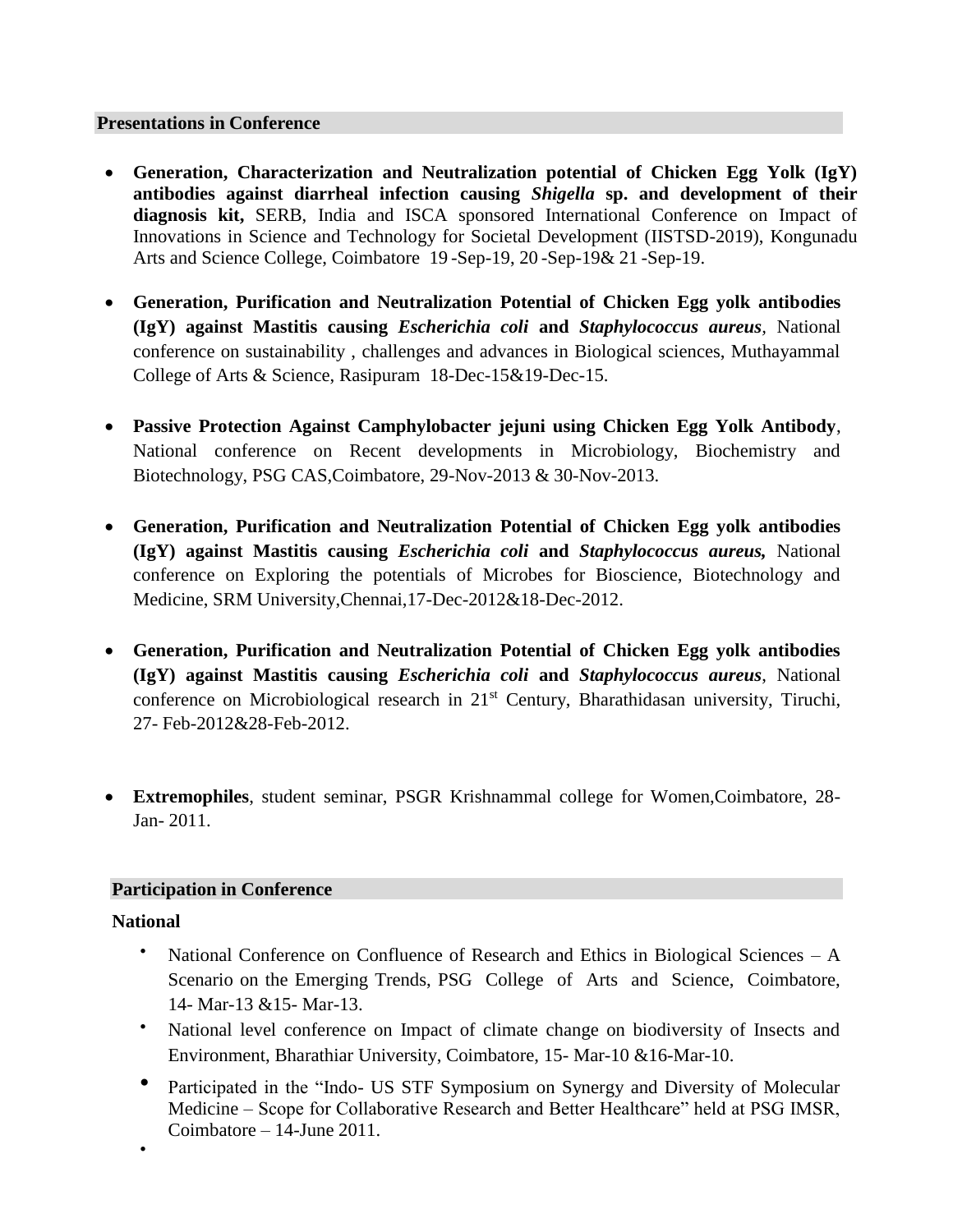#### **Participation in Seminars**

- National level of symposium on explaining microbes for nanoscience and technology held at K.S.R College of Arts and Science,Tiruchengode – 19- Sep-08&20-Sep-08.
- Participated in UGC Sponsored special lecture programme in Microbiology, PSG CAS, and Coimbatore – 10 September 2012.
- Participated Seminar on Postharvest Technology and cool chain Management, Held at Kumaraguru college of Technology, Coimbatore – 15- December 2011.
- Participated in the special lecture Programme in Microbiology, held at PSG CAS, Coimbatore – 20-September 2011.

#### **Participation in Workshop**

- National workshop on Intellectual Property Rights, Bharathiar University, Coimbatore 3- Mar-2016&4-Mar-2016.
- Participated in one day workshop on Redefining Research Horizon with with EResoures, held at PSG CAS, Coimbatore – April 2015.
- Participated in the "One Day International Symposium on Grants Writing and Research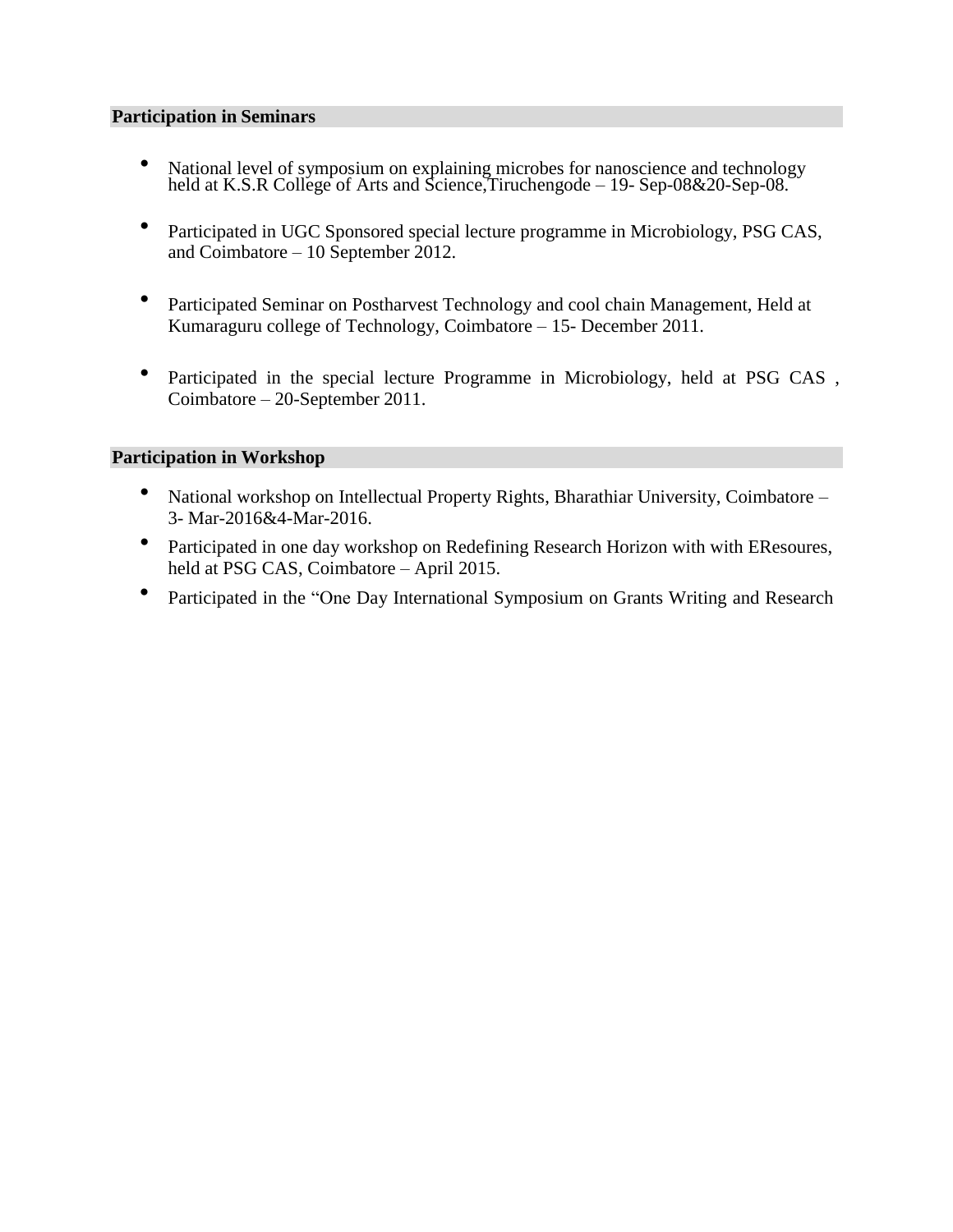Reporting in Biological and Medical Sciences" held at PSG IMSR, Coimbatore  $-2$ November 2014.

- Molecular Techniques, Aristogene Biosciences, Bangalore held at the Department of Microbiology, PSG College of Arts & Science, 27- Mar 12 & 28- Mar 12.
- Participated in two days training Programme on Analytical instrumentation in central Research Laboratory, PSG CAS, Coimbatore – 12- December 2011.
- Participated in the CME Programme on "Automated Diagnostic Tools Boon to Better Health", V.G Hospitals & Medical Centre, Coimbatore – 8-June 2011.
- Undergone clinical diagnosis training in Meena Microbiological Laboratory and Lotus Multi Specialty hospital, Erode - 2009 & 2011.

# **Participation in Faculty Development Programme**

- ICT Academy Organized online FDP on "Digital Teaching Techniques" from 10 Aug 2020 to 15 Aug 2020.
- IIC of MHRD Innovation cell organized online FDP on Innovation and IPR, Entrpreneurship and Start ups among HEIs from  $28<sup>th</sup>$  April to  $22<sup>nd</sup>$  May 2020.
- ATAL FDP on "Drug Engineering through Bioprospecting" at Dr.N.G.P. Arts and Science College, Coimbatore, Tamilnadu, from 12-Jul-21to 16-Jul-21.

# **Conference / Seminar / Workshop Organized**

- Committee member, International conference on Current seinario in life sciences, Department of Microbiology, Bharathidasan College of Arts and Science, Erode. On 6- September 2017.
- Organizer for National symposium for Graduate Research at Dr. N.G.P. Arts and Science College, Coimbatore on 21st and 22nd Feb 2020.
- Organizing Committee member for DBT sponsored SERB sponsored National Seminar on "Computing Platforms for Biological Big data Analytics" at Dr. N.G.P. Arts and Science College, Coimbatore on 5 th 7 6th Feb 2020.
- Organizing Committee member for National Conference on "Futuristic Approaches in Transformation of Biological Research-FATBR-2020", organized by Faculty of Biosciences, Department of Microbiology Dr. N.G.P. Arts and Science College, Coimbatore on 6th and 7th March, 2020.
- Organizing Committee member for International Seminar on "Perspectives nanotechnology in Medical Applications", organized by Department of Microbiology, Dr. N.G.P. Arts and Science College, Coimbatore on 6th and 27th November, 2021.

Invited Speaker / Session Chair / Member Organizing Committee - Conference / Seminar / Workshop

• Delivered a talk on "Microbiology Future Prospects" at Bharathidasan Arts and Science College, College, Erode, 30-November - 2021.

## Online Certificate Programs

• Digital teaching Techniques, by ICT Academy, from 10th to 15 th August 2020. NPTEL online certificate course on Cell Culture Technologies from Feb-Apr, 2020.